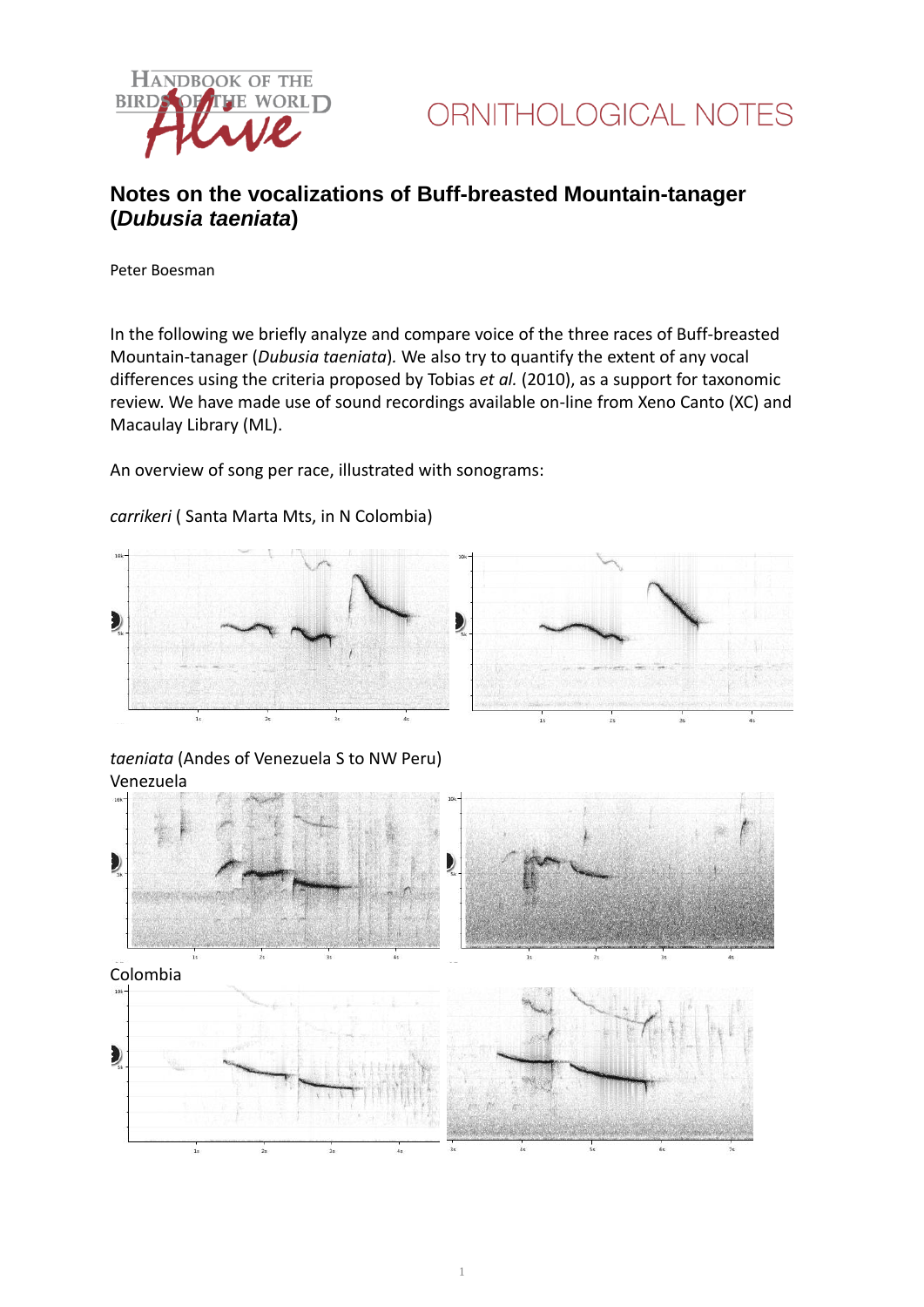

# ORNITHOLOGICAL NOTES

Ecuador





From the above examples, it is quite clear that all three races are vocally quite distinct:

Song of *stictocephala* is a single high-pitched downslurred whistle. Only *carrikeri* also reaches such high frequencies, but then always combines with lower-pitched whistle(s). A single recording from La Paz, Bolivia (ML193150) (where the species is not supposed to occur) sounds rather like northern races, but may well be a Russet-crowned Warbler *Myiothlypis coronata:*



The marked vocal difference of race *stictocephala* has already been discussed in http://www.museum.lsu.edu/~Remsen/SACCprop392.htm .